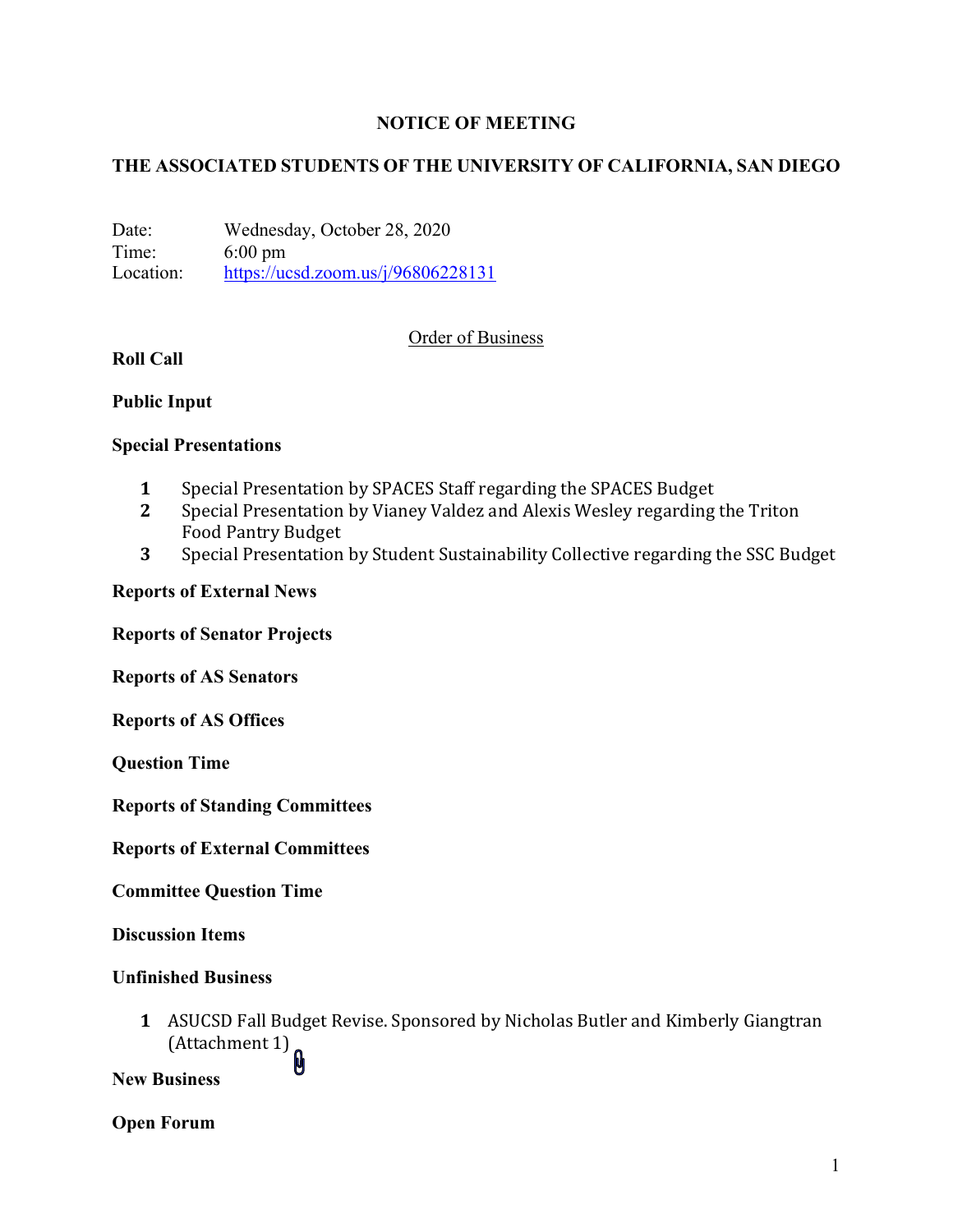#### **Roll Call**

### **Written Reports**

#### Bills in Committee

### **Finance Committee**

**F1** SPACES Budget. Sponsored by Nicholas Butler (Attachment 2)

**F2** SSC Budget. Sponsored by Nicholas Butler (Attachment 3)

#### **Legislative Committee**

**L1** Appointment of TBD as Advocate General effective immediately until appointment of a successor. Sponsored by Hannah R Kreitman.

画

**L2** Appointment of Justin Wang as Mental Health Advocate of the AS Office of Health & Well-Being effective immediately until appointment of successor. Sponsored by Hannah R Kreitman.

**L3** Appointment of Jiantori Isidro as Mental Health Advocate of the AS Office of Health & Well-Being effective immediately until appointment of successor. Sponsored by Hannah R Kreitman.

**L4** Appointment of Dharm Shah as Student Health Advocate of the AS Office of Health & Well-Being effective immediately until appointment of successor. Sponsored by Hannah R Kreitman.

**L5** Appointment of Bethel Habtemariam as Student Health Advocate of the AS Office of Health & Well-Being effective immediately until appointment of successor. Sponsored by Hannah R Kreitman.

**L6** Appointment of Noah Berlandler as Sexual Health Advocate of the AS Office of Health & Well-Being effective immediately until appointment of successor. Sponsored by Hannah R Kreitman.

**L7** Appointment of Lindsey Teller as Sexual Health Advocate of the AS Office of Health & Well-Being effective immediately until appointment of successor. Sponsored by Hannah R Kreitman.

**L8** Appointment of Emily Ton as Marketing Coordinator of the AS Office of Health & Well-Being effective immediately until appointment of successor. Sponsored by Hannah R Kreitman.

**L9** Proposed Changes to ASUCSD Standing Rules Title III. Sponsored by Zaccary Bradt  $(Attachment 4)$